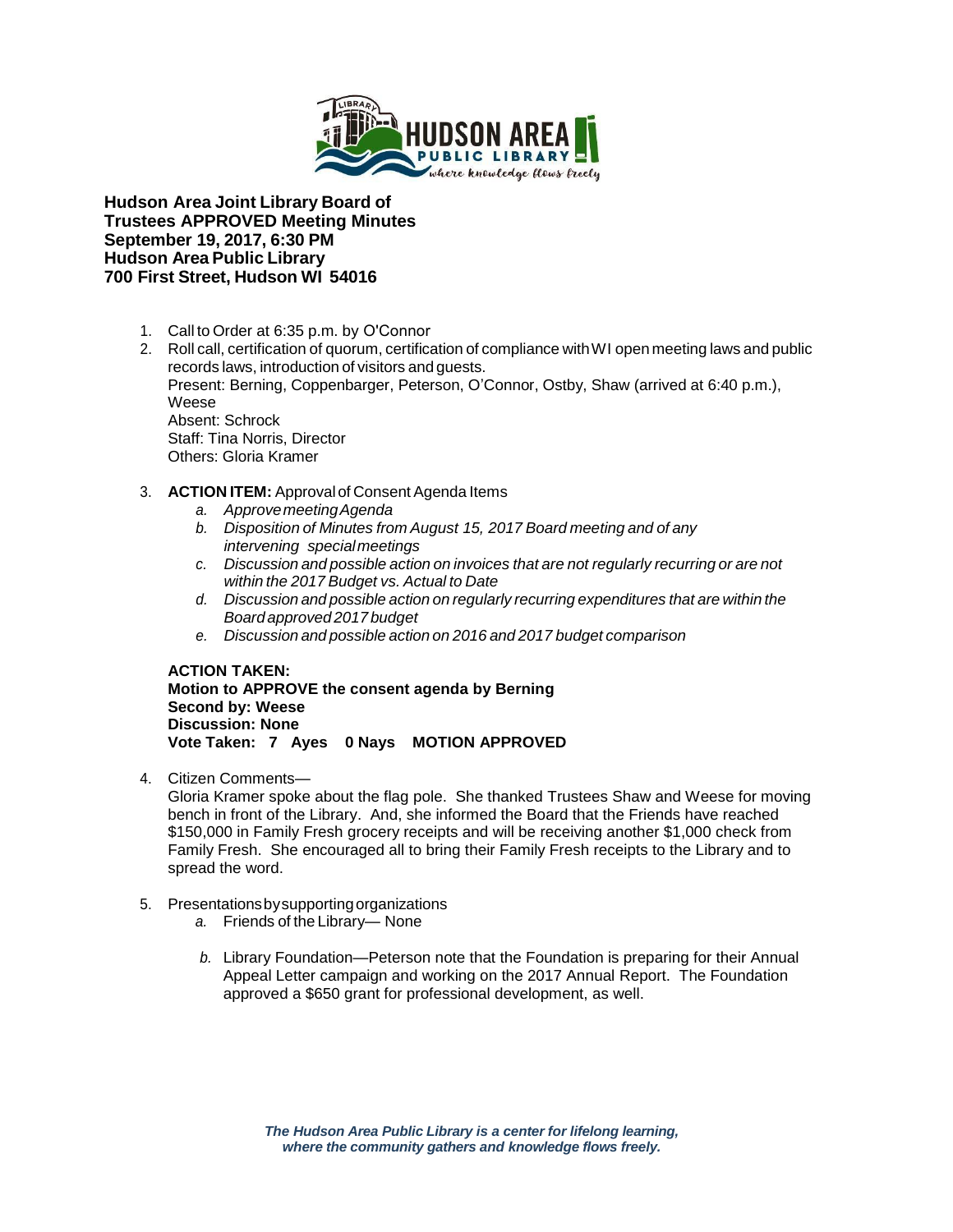- 6. President's comments,reports, and requests for action
	- *a.* Municipalitiespresentationsupdate, discussion, and possible action.

O'Connor updated the Board on a resolution presented by Trustee Berning admonishing the County Board of Supervisors and requesting full funding for the Hudson Area Joint Library, which passed the City Council on a 4-1 vote. O'Connor requested that the joint partners pass similar resolutions and send them to the County Board.

Peterson noted that she continues to attend the St. Joseph Board meetings and represent the Hudson Area Public Library.

- 7. **ACTION ITEM:** *Director's Report, Statistics, and requests for action: Norris provided an overview of the monthly report, monthly statistics, grants reports, and Hudson Hospital Foundation Grant Request.* 
	- *a.* Presentation of monthly report
	- *b.* Presentation of monthly statistics
	- *c.* Strategic Plan Update: Summary and upcoming initiatives
	- *d.* Strategic Plan Funding Report
	- *e.* Strategic Plan Update ACTION ITEM: Space Audit Recommendation to hire consultant for determining potential reuse of existing library spaces. **Motion to authorize Library Director to write RFP for a space consultant and bring back RFPs to Library Board by Peterson Second by Berning Discussion: It is to be noted that the Library Board has not designated any money for this project. Vote Taken: 7 Ayes 0 Nay 0 Abstain MOTION APPROVED**
- 8. **ACTION ITEM:** Finance Committee report
	- *a.* **Recommendation to approve Library Foundation Grant of \$650 for Professional Development Motion to approve expenditure of \$650 grant for professional development by Ostby Second by: Peterson Discussion: None Vote Taken: 7 Ayes 0 Nays 0 Abstain MOTION APPROVED**
- 9. **ACTION ITEM:** Adoption of State of Wisconsin Records Retention Schedule **Motion to adopt by: Weese Second by: Coppenbarger Discussion: None Vote Take: 7 Ayes 0 Nays 0 Abstain MOTION APPROVED**
- 10. Otherbusiness:
	- a.) Library Trustee Annual Training: Norris presented a brief training on the basics of Chapter 43, library funding, and duties of a Library Trustee.
	- b.) Discussion on Parking Lot—Trustees discussed recent parking complaints regarding the lack of parking in the Library lot. The board directed Norris to discuss with the City Administrator new signage for the Library parking lot that would designate the lot as for Library and Police use only during library open hours.

*The Hudson Area Public Library is a center for lifelong learning, where the community gathers and knowledge flows freely.*